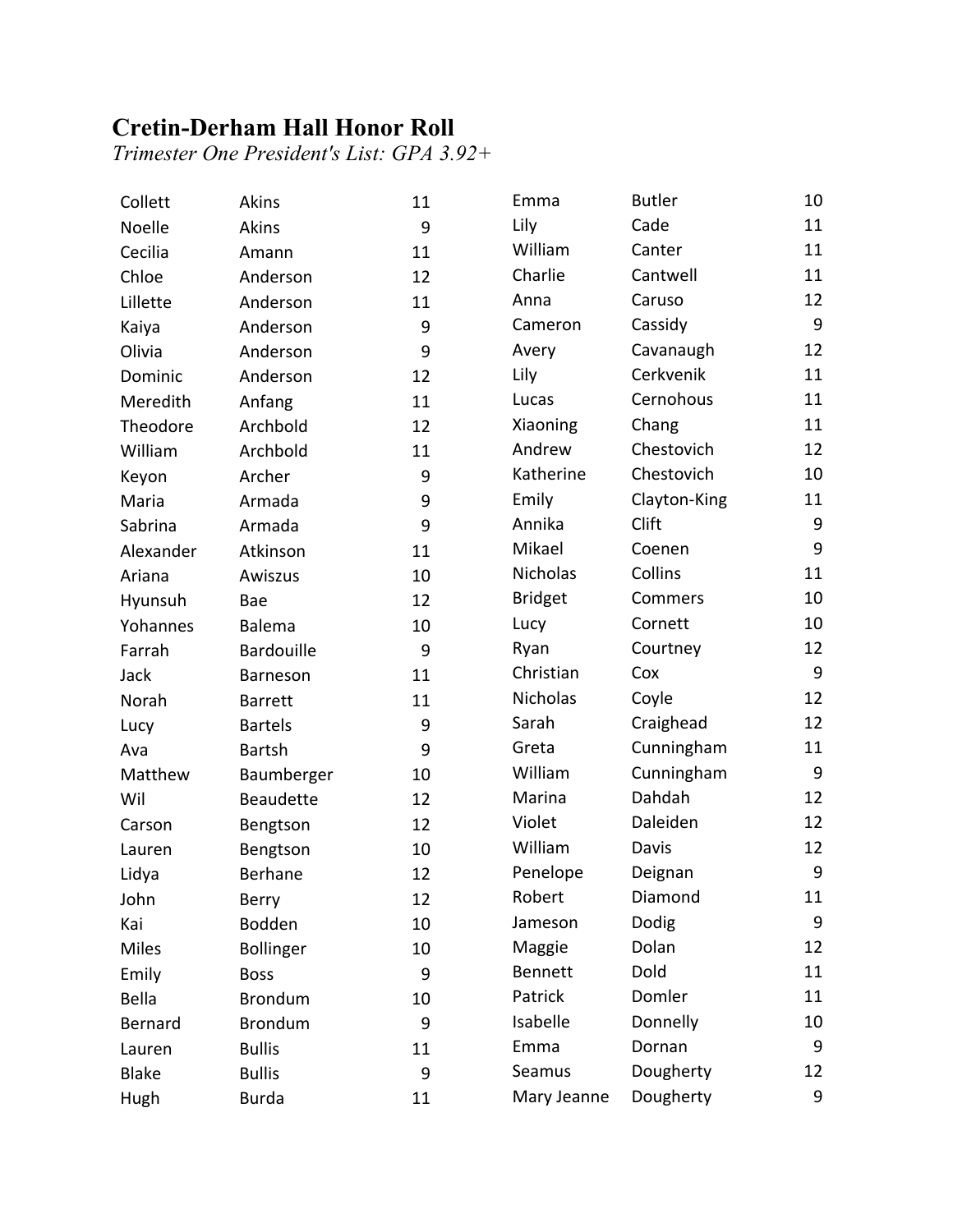| Finn      | Dougherty   | 10 | Gavin          | Halvorson  | 11               |
|-----------|-------------|----|----------------|------------|------------------|
| Lily      | Drahn       | 11 | Muqi           | Han        | 12               |
| William   | Ek          | 11 | Virginia       | Hannahan   | 9                |
| Sydney    | Elliott     | 9  | Kelly          | Hannon     | 10               |
| Thomas    | Eneberg     | 10 | Erin           | Hannon     | 12               |
| Ariana    | Evans       | 12 | Ream           | Hashel     | 11               |
| Olivia    | Evans       | 10 | Leah           | Hausmann   | 12               |
| Zoe       | Ewald       | 9  | McKinley       | Haycraft   | 9                |
| Aimee     | Fiedler     | 12 | lan            | Henly      | 11               |
| Drew      | Fisher      | 12 |                | Hertel-    |                  |
| Jake      | Fisher      | 11 | Anya           | Bauman     | 9                |
| Lauren    | Fisher      | 9  | Madeline       | Hertle     | 11               |
| Sean      | Fitzgibbons | 10 | Nolan          | Heuermann  | 10               |
| Stephen   | Flashing    | 11 | Maggie         | Heuermann  | 12               |
| Timothy   | Flynn       | 11 | Colin          | Hilger     | 11               |
| Luke      | Fowler      | 10 | Madelyn        | Hobbs      | 10               |
| Kathryn   | Fritz       | 12 | Anna           | Holm       | 12               |
| Hannah    | Fritz       | 12 | Beomsu         | Hong       | 12               |
| Lupe      | Fruean      | 9  | Daniel         | Honsa      | 12               |
| Alexander | Fruean      | 11 | Joseph         | Honsa      | 9                |
| Annabel   | Fulton      | 10 | Simon          | Houge      | 11               |
| Catherine | Gaertner    | 11 | Stella         | Hrabe      | 9                |
| Thomas    | Gagnon      | 12 | Connor         | Huddleston | 11               |
| Alexander | Gagnon      | 9  | Olivia         | Hunt       | 12               |
| Maren     | Gainer      | 11 | Sophia         | Huot       | 11               |
| Lillian   | Geist       | 12 | Theodore       | Johnson    | 10               |
| Olivia    | Goddard     | 12 | Bella          | Johnson    | $\boldsymbol{9}$ |
| Samuel    | Goings      | 12 | Brooklyn       | Johnson    | 9                |
| Noah      | Gomez       | 9  | Minkyu         | Jun        | 12               |
| Owen      | Graeve      | 9  | Ava            | Junker     | 11               |
| Audrey    | Graham      | 12 | Emily          | Junker     | 9                |
| Grace     | Green       | 11 | Maggie         | Kane       | 9                |
| Alice     | Guion       | 11 | Cameron        | Kawalec    | 10               |
| Rebecca   | Gutzmann    | 10 | Isabella       | Keating    | 11               |
| Mostyn    | Guyott      | 9  | Nolan          | Keefe      | 11               |
| Stella    | Hadac       | 9  | Karina         | Keis       | 12               |
| Hope      | Hadac       | 9  | <b>Bridget</b> | Kelly      | 12               |
| Madeline  | Haider      | 11 | Addison        | Keske      | 12               |
| Mariam    | Haile       | 11 | Zanee          | Kidane     | 11               |
| Grace     | Hallberg    | 9  | Edward         | Kielkopf   | 11               |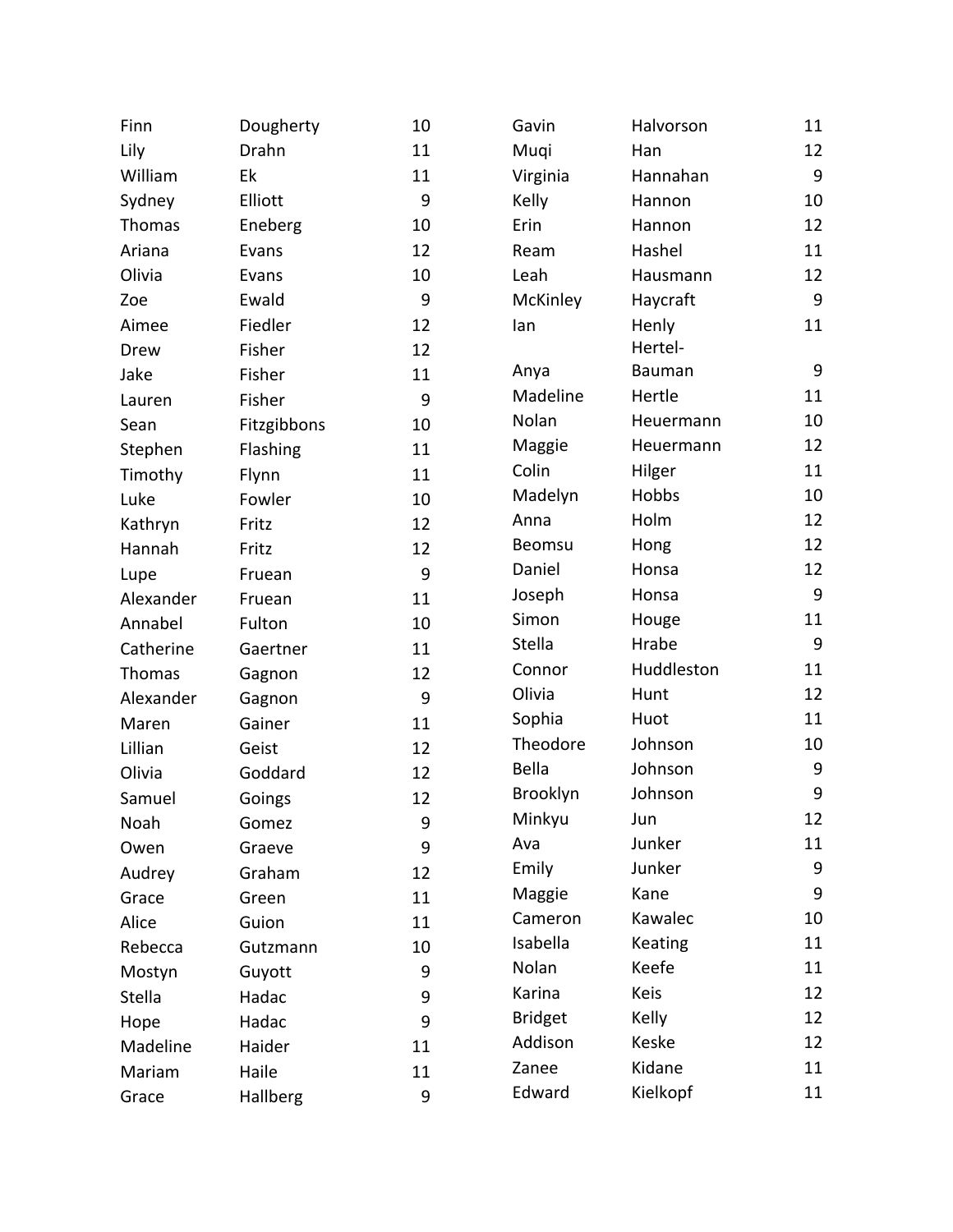| Gillian     | Kircher      | 11 | Matthew   | McConville | 11               |
|-------------|--------------|----|-----------|------------|------------------|
| Riley       | Klaus        | 11 | Luna      | McLeod     | 10               |
| Madison     | Kline        | 11 | Skylar    | McLeod     | $\boldsymbol{9}$ |
| Margaret    | Kocourek     | 9  | Michael   | McLoone    | 11               |
| Isaac       | Koemptgen    | 11 | Clara     | McMahon    | 10               |
| Sam         | Koopmeiners  | 11 | Nicholas  | McQuillan  | $\boldsymbol{9}$ |
| Natasha     | Krieger      | 12 | Patrick   | McQuillan  | 11               |
| Valerie     | Krinke       | 12 | Julia     | McSherry   | 12               |
| Elena       | Kronschnabel | 9  | Grace     | McSherry   | $\boldsymbol{9}$ |
| John Henry  | Krumm        | 12 | William   | Meyer      | 12               |
| Mary Kae    | Kuenster     | 12 | Audrey    | Michel     | $\boldsymbol{9}$ |
| Vincent     | Lam          | 12 | Dave      | Mix        | 11               |
| Charles     | Lancette     | 11 | Samuel    | Moeller    | 10               |
| Maxwell     | Larson       | 12 | Charlotte | Monroe     | 11               |
| William     | Larson       | 10 | Molly     | Mooney     | 12               |
| Clare       | Lasure       | 9  | John      | Mooney     | $9\,$            |
| Isabella    | Lauer        | 12 | Lillian   | Moore      | 10               |
| Jacqueline  | Lauer        | 9  | James     | Morrison   | 12               |
| Samuel      | Laughlin     | 11 | John      | Muckala    | 12               |
| Sao Mai     | Le           | 12 | Nathan    | Muetzel    | 12               |
| David       | LeClair      | 9  | Samantha  | Muetzel    | 12               |
| Piper       | Lee          | 11 | Caitlin   | Mulcahy    | 12               |
| Maria       | Lewis        | 12 | Ellen     | Murphy     | 12               |
| Ruby        | Lexau        | 11 | Mary      | Musolf     | 10               |
| Annalise    | Limoges      | 9  | Josie     | Nei        | 11               |
| Sara        | Lindner      | 9  | Leah      | Neil       | $\boldsymbol{9}$ |
| Szilveszter | Lippai       | 9  | Gwendolyn | Nelesen    | 10               |
| Jake        | Little       | 11 | Alexander | Nelson     | 12               |
| Michael     | Loeffler     | 10 | Michael   | Nobrega    | 9                |
| Mark        | Loeffler     | 9  | Abaigeal  | O'Brien    | 10               |
| Regina      | Lopiano      | 10 | Kathryn   | O'Donnell  | 10               |
| Liliana     | Lucio        | 11 | Fiona     | Oberhofer  | 11               |
| Dayna       | Lynch        | 11 | Emma      | Ostrom     | 12               |
| Kathleen    | Maahs        | 11 | Alexander | Paar       | 10               |
| Tyler       | Mader        | 12 | Luke      | Paar       | 9                |
| Bergen      | Manternach   | 12 | Eleanor   | Paterson   | 11               |
| Mary        | Markoe       | 11 | Chelsea   | Perla      | 11               |
| Nicholas    | Marrinan     | 10 | Nora      | Perrault   | 12               |
| Julianne    | Mason        | 12 | Ava       | Perry      | 9                |
| Calla       | Massari      | 10 | Joseph    | Peterson   | 11               |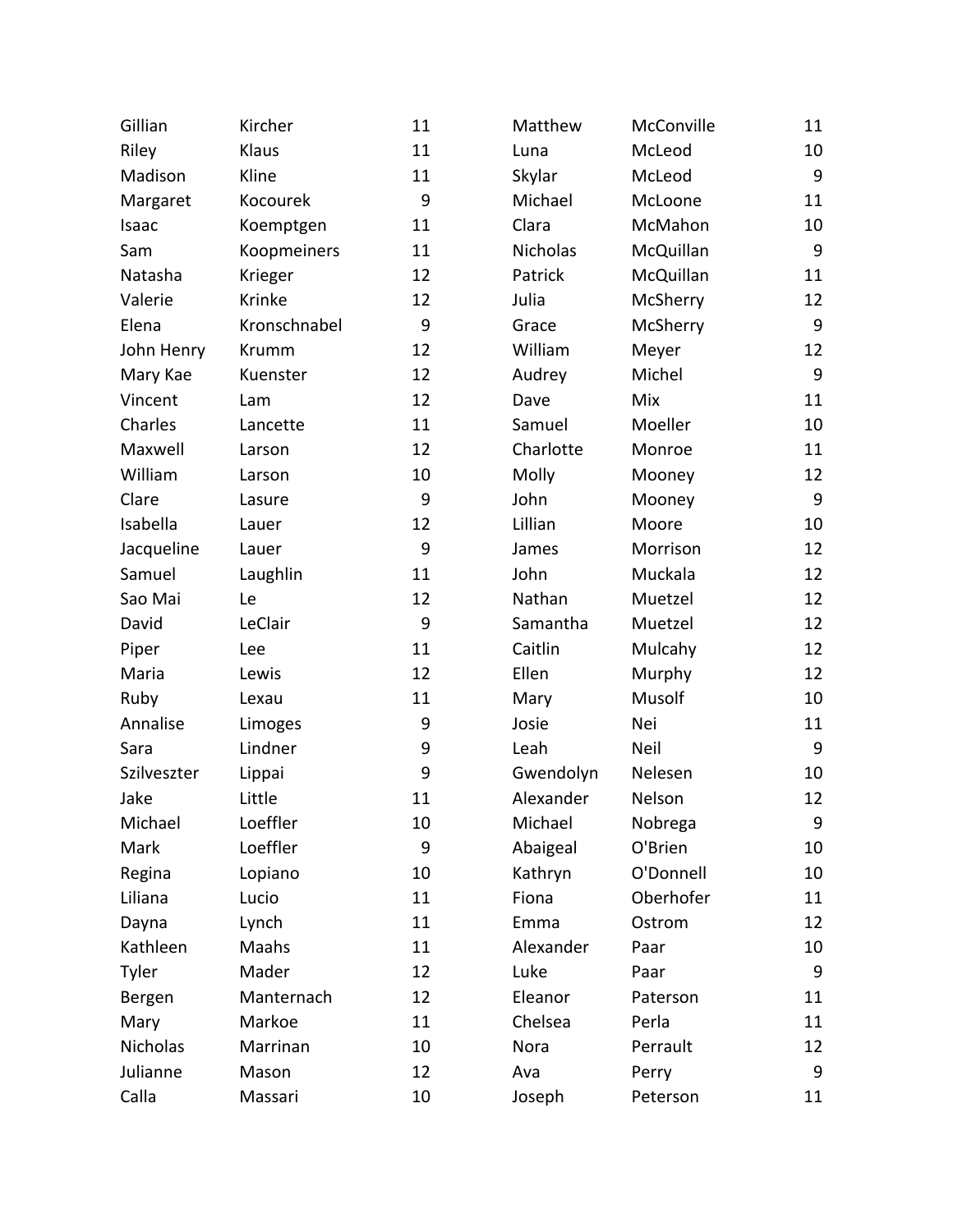| Abigail   | Peterson   | 9  | Connor        | Sondag         | 9                |
|-----------|------------|----|---------------|----------------|------------------|
| Vincent   | Pham       | 10 | Zachary       | Sondreal       | 12               |
| Margaret  | Plante     | 11 | Jacob         | Sondreal       | 12               |
| Cecelia   | Plasch     | 10 | Sophia        | Sosa           | 9                |
| Rostislav | Popov      | 12 | Allison       | Sowatzka       | 12               |
| Garrett   | Poynter    | 9  | Anna          | Stangler       | 11               |
| Anabel    | Pritchard  | 12 | Jane          | Stangler       | 9                |
| Alexandra | Prodoehl   | 12 | Molly         | Stanley        | 12               |
| Gabriel   | Rasmussen  | 12 | Jerilyn       | <b>Stark</b>   | 11               |
| Morgan    | Redden     | 11 | Kate          | Sticha         | 12               |
| Max       | Redden     | 9  | Thomas        | Sticha         | $\boldsymbol{9}$ |
| Ava       | Redpath    | 11 | Leah          | Stoltz         | 11               |
| Olivia    | Reeder     | 10 | Evan          | Stoltz         | 9                |
| Jacob     | Reid       | 12 | Abigail       | Strommen       | 11               |
| Olivia    | Rencher    | 12 | Mary          | Strommen       | $\boldsymbol{9}$ |
| Madigan   | Rios       | 12 | Caroline      | Sullivan       | 10               |
| Karla     | Rivera     | 9  | Edward        | <b>Summers</b> | 11               |
| Margaret  | Roberto    | 11 | James         | <b>Summers</b> | $\boldsymbol{9}$ |
| Cailin    | Ryan       | 9  | Delvin        | Tacheny        | $\boldsymbol{9}$ |
| Amanda    | Sargent    | 10 | Maeryn        | Tansey         | 9                |
| Marc      | Scanlan    | 12 | Mason         | Tansey         | 11               |
| Colin     | Scanlan    | 11 | Hongchen      | Tao            | 11               |
| Cormick   | Scanlan    | 9  | Adam          | Tauer          | 11               |
| Madeline  | Schearer   | 12 | <b>Bailey</b> | Taylor         | 11               |
| Ella      | Schuler    | 11 | Joshua        | Taylor         | 12               |
| Maura     | Schutz     | 12 | Luna          | <b>Tekie</b>   | 12               |
| Sophia    | Schwab     | 10 | Jeremiah      | Thom           | $\boldsymbol{9}$ |
| Saela     | Schwab     | 12 | Sophia        | Thomas         | 11               |
| Delaney   | Schwab     | 9  | Sarah         | Timberlake     | 9                |
| John      | Schwirtz   | 11 | Matthew       | Tokheim        | 10               |
| Michael   | Seifu      | 9  | Tavary        | Un             | 11               |
| Lucia     | Selander   | 12 |               | Van            |                  |
| Natalie   | Seng       | 11 | Isaac         | Oosterom       | 9                |
| Rezza     | Sevenich   | 11 | Josephine     | Vance          | 9                |
| Benjamin  | Sheehan    | 12 | Elisa         | Veglia         | 11               |
| Yunxuan   | Shi        | 10 | Samuel        | Wachlarowicz   | 12               |
| Lawson    | Shomion    | 10 | Eli           | Wachlarowicz   | $9\,$            |
| Reid      | Smith      | 10 | Ella          | Wackman        | 12               |
| Tyler     | Sobocinski | 10 | Jacob         | Wahlstrom      | 12               |
| Mary      | Soltis     | 11 | Alec          | Walworth       | 11               |